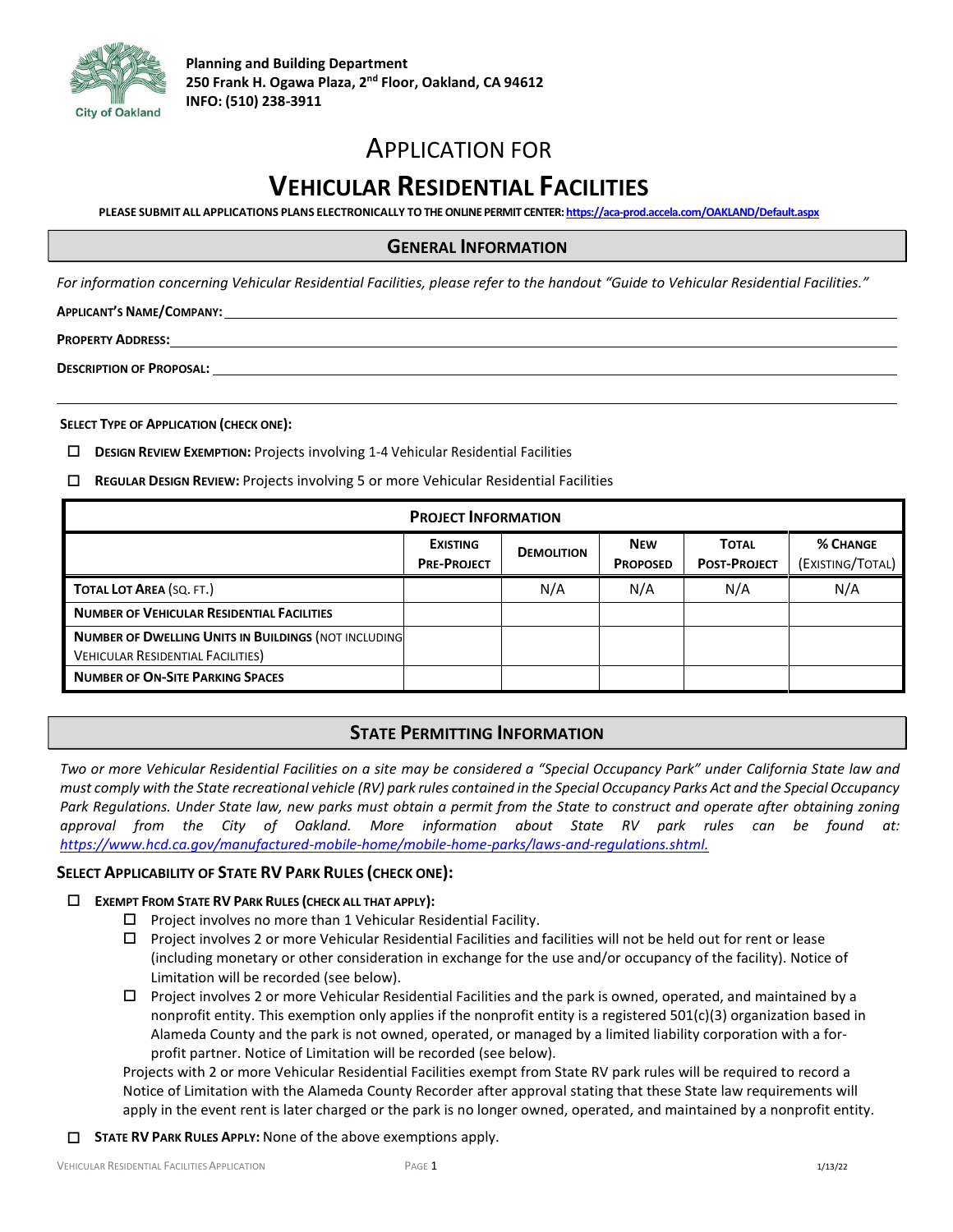#### **PROPERTY OWNER & APPLICANT INFORMATION**

|                                                                                                                                                                                                                                                                      | Owner: New York Changes and Changes and Changes and Changes and Changes and Changes and Changes and Changes and Changes and Changes and Changes and Changes and Changes and Changes and Changes and Changes and Changes and Ch |                                                                                                                                                                                                                               |                                    |  |  |
|----------------------------------------------------------------------------------------------------------------------------------------------------------------------------------------------------------------------------------------------------------------------|--------------------------------------------------------------------------------------------------------------------------------------------------------------------------------------------------------------------------------|-------------------------------------------------------------------------------------------------------------------------------------------------------------------------------------------------------------------------------|------------------------------------|--|--|
|                                                                                                                                                                                                                                                                      |                                                                                                                                                                                                                                |                                                                                                                                                                                                                               |                                    |  |  |
|                                                                                                                                                                                                                                                                      |                                                                                                                                                                                                                                |                                                                                                                                                                                                                               |                                    |  |  |
|                                                                                                                                                                                                                                                                      |                                                                                                                                                                                                                                |                                                                                                                                                                                                                               |                                    |  |  |
| the contract of the contract of the contract of the contract of the contract of the contract of the contract of<br>To be completed only if Applicant is not the Property Owner:<br>I authorize the Applicant indicated below to submit the application on my behalf. |                                                                                                                                                                                                                                |                                                                                                                                                                                                                               |                                    |  |  |
|                                                                                                                                                                                                                                                                      | ,我们也不能会在这里,我们也不能会在这里,我们也不能会在这里,我们也不能会在这里,我们也不能会在这里,我们也不能会在这里,我们也不能会不能会不能会。""我们,我                                                                                                                                               |                                                                                                                                                                                                                               | <b>Signature of Property Owner</b> |  |  |
|                                                                                                                                                                                                                                                                      |                                                                                                                                                                                                                                | ,我们也不会有什么。""我们的人,我们也不会有什么?""我们的人,我们也不会有什么?""我们的人,我们也不会有什么?""我们的人,我们也不会有什么?""我们的人                                                                                                                                              |                                    |  |  |
|                                                                                                                                                                                                                                                                      |                                                                                                                                                                                                                                |                                                                                                                                                                                                                               |                                    |  |  |
|                                                                                                                                                                                                                                                                      |                                                                                                                                                                                                                                | Applicant Mailing Address: Law March 2014 19:30 19:30 19:30 19:30 19:30 19:30 19:30 19:30 19:30 19:30 19:30 19:30 19:30 19:30 19:30 19:30 19:30 19:30 19:30 19:30 19:30 19:30 19:30 19:30 19:30 19:30 19:30 19:30 19:30 19:30 |                                    |  |  |
|                                                                                                                                                                                                                                                                      |                                                                                                                                                                                                                                |                                                                                                                                                                                                                               |                                    |  |  |
|                                                                                                                                                                                                                                                                      |                                                                                                                                                                                                                                |                                                                                                                                                                                                                               |                                    |  |  |

I understand that approval of this application does not constitute approval for any administrative review, Conditional Use Permit, Variance, or exception from any other City regulations that are not specifically the subject of this application. I understand further that I remain responsible for satisfying requirements of any private restrictions appurtenant to the property. I understand that the Applicant and/or Owner phone number listed above will be included on any public notice for the project.

I certify that the information submitted with this application is true and accurate to the best of my knowledge and belief. I understand that the City is not responsible for inaccuracies in information presented, and that inaccuracies may result in the revocation of planning permits as determined by the Planning Director. I further certify that I am the Owner or purchaser (or option holder) of the property involved in this application, or the lessee or agent fully authorized by the Owner to makethis submission, as indicated by the Owner's signature above.

I understand that statements made to me about the time it takes to review and process this application are general. I am aware that the City has attempted to request everything necessary for an accurate and complete review of my proposal; however, it may be necessary for the City to request clarifying information and/or materials after my application has been submitted and reviewed by City staff. I understand that any failure to submit the clarifying information and/or materials in a timely manner may render the application inactive and that periods of inactivity on the Applicant's part do not count towards statutory time limits applicable to the processing of this application.

I understand that the proposed project and/or property may be subject to other laws, codes, regulations, guidelines, restrictions, agreements, or other requirements of other public agencies within or outside of the City of Oakland, and that the project and/or property may also be subject to requirements enforced by private parties. I am aware that the City recommends that I become fully aware of any other potential requirements before I submit this application and that I must comply with all necessary requirements prior to commencing the proposed project.

#### I HEREBY CERTIFY, UNDER PENALTY OF PERJURY, THAT I HAVE READ THE ABOVE AND THAT ALL THE INFORMATION PROVIDED IN **THIS APPLICATION IS TRUE AND CORRECT.**

**Signature of Owner or Authorized Agent Date**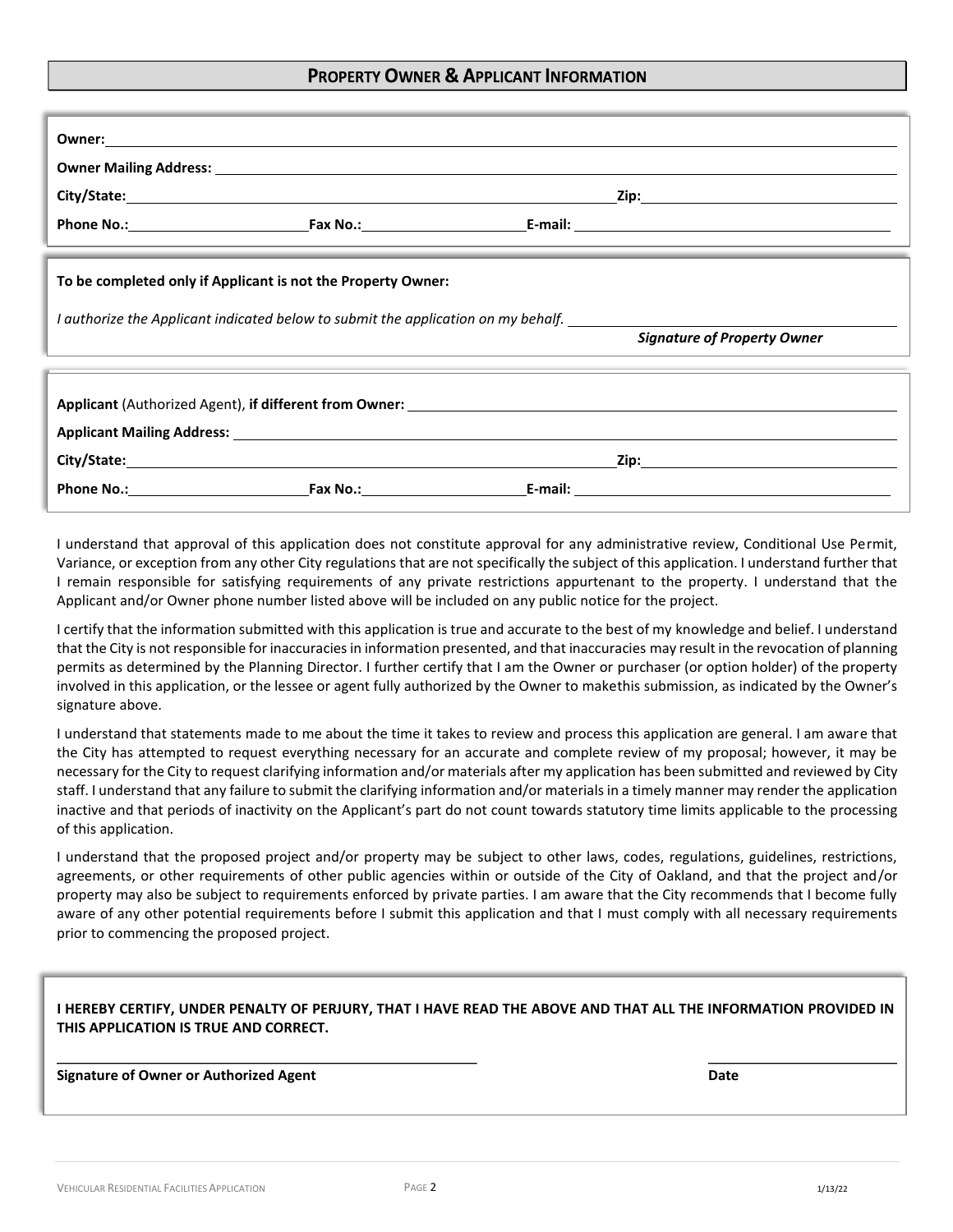## **ZONING APPROVAL SUBMITTAL REQUIREMENTS**

#### **COLOR PHOTOGRAPHS OF PROPERTY AND ADJACENT PROPERTIES**

 **PROOF OF NONPROFIT STATUS** (required only for projects involving two or more Vehicular Residential Facilities and the owner/applicant is seeking an exemption under State RV park rules for nonprofits [see page 1 of this application]).

## (2) **PLANSETS FOR ZONING APPROVAL**

- Include north arrow, date prepared and scale.
- Acceptable drawing scales are:  $1/4'' = 1'$ ,  $3/16'' = 1'$ ,  $1/8'' = 1'$ , and  $1'' = 10'$ .
- Include the name, email and phone number of a person preparing the plan.
- Show all encroachments over the public Right-of-Way.
- Space for zoning stamp.
- (a) **LINE AND/OR TOPOGRAPHICAL SURVEY** (required only for projects involving new or replacement buildings, not including Vehicular Residential Facilities) Required for any building or building addition with new or replacement footprint within 3 feet of a property line:
	- $\Box$  Applicable line survey with field-verifiable monuments set or found by the surveyor.
	- $\Box$  Location, dimensions, & dimensions to property line of existing and proposed buildings & similar structures within 3 feet of the relevant property line(s).

Required for any building or building addition with new or replacement footprint located on a lot with a slope of 20%or more:

 $\square$  Site topography for all areas of proposed work.

- Must be no more than 3 years old from the time of submittal date of survey must be included.
- Must be prepared by a California State Licensed Land Surveyor or by a Civil
- Engineer with a license number below 33966 (licensed prior to January 1, 1982).
- **Include the wet stamp and signature** of the Land Surveyor or Civil Engineer who prepared the survey.
- Include the applicable surveyor's statement in accordance with the Professional Land Surveyors Act.
- In addition to paper copies, the survey must also be submitted in digital format.

## (b) **SITE PLAN**

- Two site plans (one labeled "Existing Site Plan" and one labeled "Proposed SitePlan")
- $\Box$  Location and dimensions of all property boundaries, and distances from Vehicular Residential Facilities, buildings, and structures to property lines.
- $\Box$  Location and dimensions of all existing and proposed Vehicular Residential Facilities, buildings, decks, stairs, and patios.
- $\square$  Dimensions of all existing and proposed separation between multiple Vehicular Residential Facilities on the property and between Vehicular Residential Facilities and buildings located on the same property and adjacent properties.
- $\Box$  Location, dimensions, and paving materials of all existing and proposed adjacent sidewalks, curbs, curbcuts (including curb-cuts on adjacent neighbor's lots), and streets.
- $\Box$  Location, dimensions, and paving materials of all existing and proposed walkways and surfacing under proposed Vehicular Residential Facilities.
- $\Box$  Location and dimension of all existing and proposed driveways, garages, carports, vehicle parking spaces, bicycle parking spaces, maneuvering aisles, wheel-stops, pavement striping/marking, and directional signage. Indicate existing and proposed paving materials.
- $\Box$  Location, height, and building materials of all existing and proposed fencing and walls.
- $\Box$  Location, height (including top and bottom elevation measurements), and building materials of all existing and proposed retaining walls.
- $\Box$  Location and size (dbh) of all existing trees and indication of any trees to be removed, include trees on neighboring properties that are within 10 feet of construction.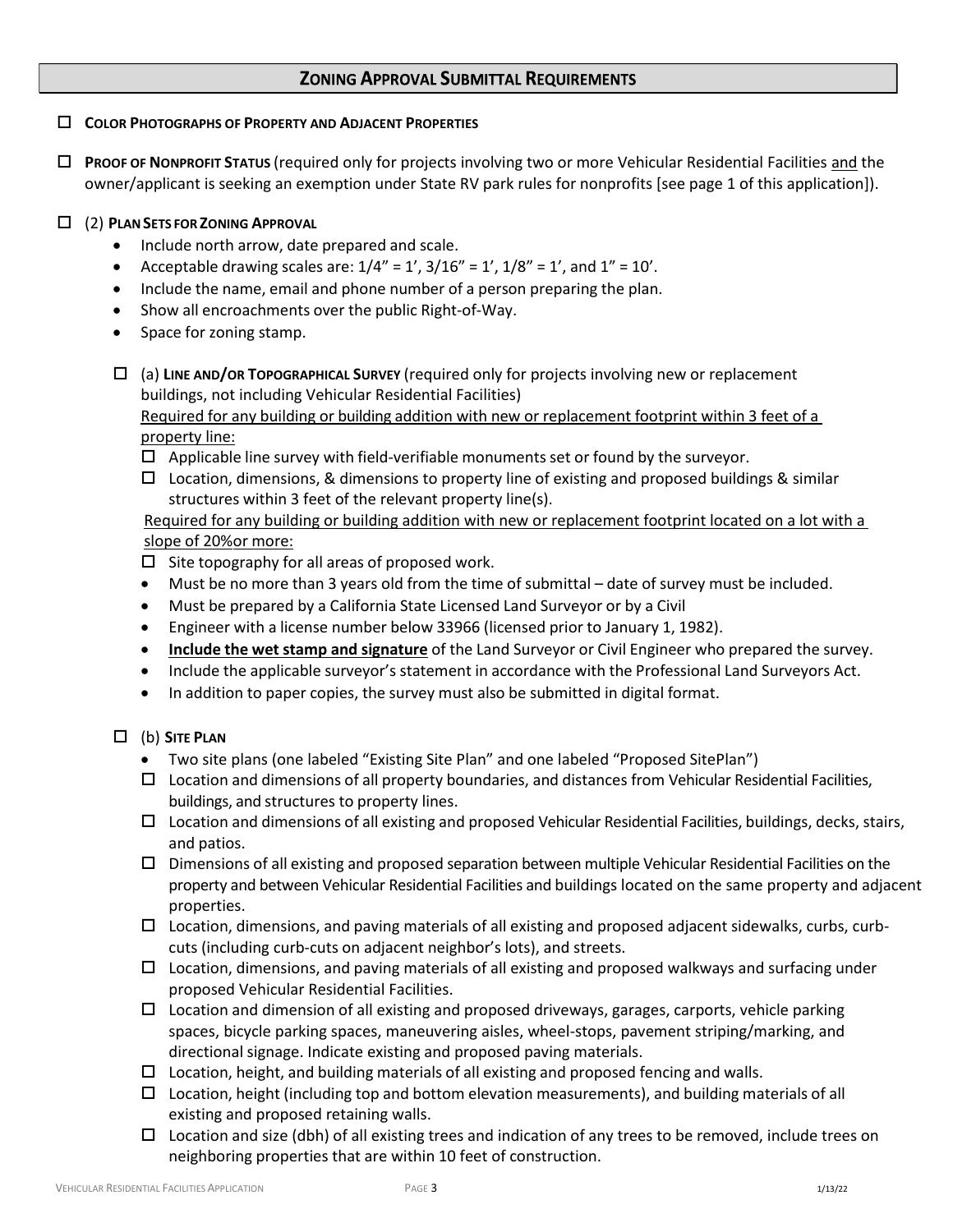- $\Box$  Location of drainage ways, creeks, and wetlands.
- $\Box$  For projects located on a lot with a slope of 20% or more: Show existing and proposed topographic contours overlaid with proposed roof plan and indicating roof ridge spot elevations.
- $\Box$  Show any building to be demolished both historic and non-historic.
- $\Box$  Location and size of storage area for recycling containers
- (c) **FLOOR PLAN** (required only for projects involving new or replacement buildings, not including Vehicular Residential Facilities)
	- $\Box$  Include complete floor plan for any proposed buildings.
	- $\Box$  Label all rooms (e.g., bedroom, kitchen, bathroom), and include dimensions of room sizes.
	- $\Box$  Show locations of all existing and proposed doors, walls, and windows, including any window schedule (recess, sash and trim material, manufacture).
	- $\square$  Location of and distance to all adjacent property boundaries.
- (d) **ELEVATIONS** (required only for projects involving new or replacement buildings, not including Vehicular Residential Facilities)
	- $\square$  Show all structure elevations (front, sides, and rear) that will be affected by the proposed project.
	- $\Box$  For additions/alterations: label existing and new construction, as well as items to be removed.
	- $\Box$  Identify all existing and proposed exterior materials including roofing, roof eaves, eave brackets, siding, doors, trim, sills, windows, fences, and railings. Show details of proposed new exterior elements.
	- $\square$  Show any exterior mechanical, duct work, and/or utility boxes.
	- $\Box$  Include dimensions for building height (from grade to pitch) and wall length.
- (e) **CROSS SECTIONS** (required only for projects involving new or replacement buildings, not including Vehicular Residential Facilities, located on a lot with a slope of 20% or more)
	- $\Box$  Include all critical cross sections, including at least one passing through the tallest portion of the building.
	- $\square$  Include floor plate and roof plate elevation heights.
	- $\Box$  Location of and distance to all adjacent property boundaries.
	- $\square$  Label the location of the cross-sections on the site plan.
- (f) **TREE SURVEY** (required only for projects which involve a Tree Preservation/Removal Permit)
	- $\Box$  Include north arrow, date prepared, and scale (should be drawn to the same scale as the Site Plan).
	- $\Box$  Include the name & phone number of person preparing the plan(s). As appropriate or required, include the stamp & "wet signature" of any licensed architect, landscape architect, surveyor and/or civil engineer preparing final plans.
	- $\Box$  Indicate the size (dbh), species, and location of all protected trees within 30 feet of development activity on the subject lot, regardless of whether the protected trees are included on any tree preservation/removal permit application.
	- $\Box$  Label all protected trees that are located within 10 feet of construction (including trees located on neighbor's properties or the adjacent public right-of-way) with the matching number or letter from the Tree Preservation/Removal Permit application (see page 8 of this application).
- (g) **GRADING PLAN** (required only if the project proposes any site grading)
	- $\Box$  Show proposed grading plan and/or map showing existing and proposed topographic contours (this may be combined with the Site Plan for small projects with only minor grading).
	- $\square$  Include an erosion & sedimentation control plan.
	- $\Box$  Include a summary table of all proposed excavation, fill, and off-haul volumes.
- (H) **UTILITIES PLAN**
	- $\Box$  Show proposed utility connections for potable water, wastewater disposal, and power supply for each Vehicular Residential Facility and all associated buildings (if proposed).
	- $\square$  Show location and number of all proposed kitchens and bathrooms.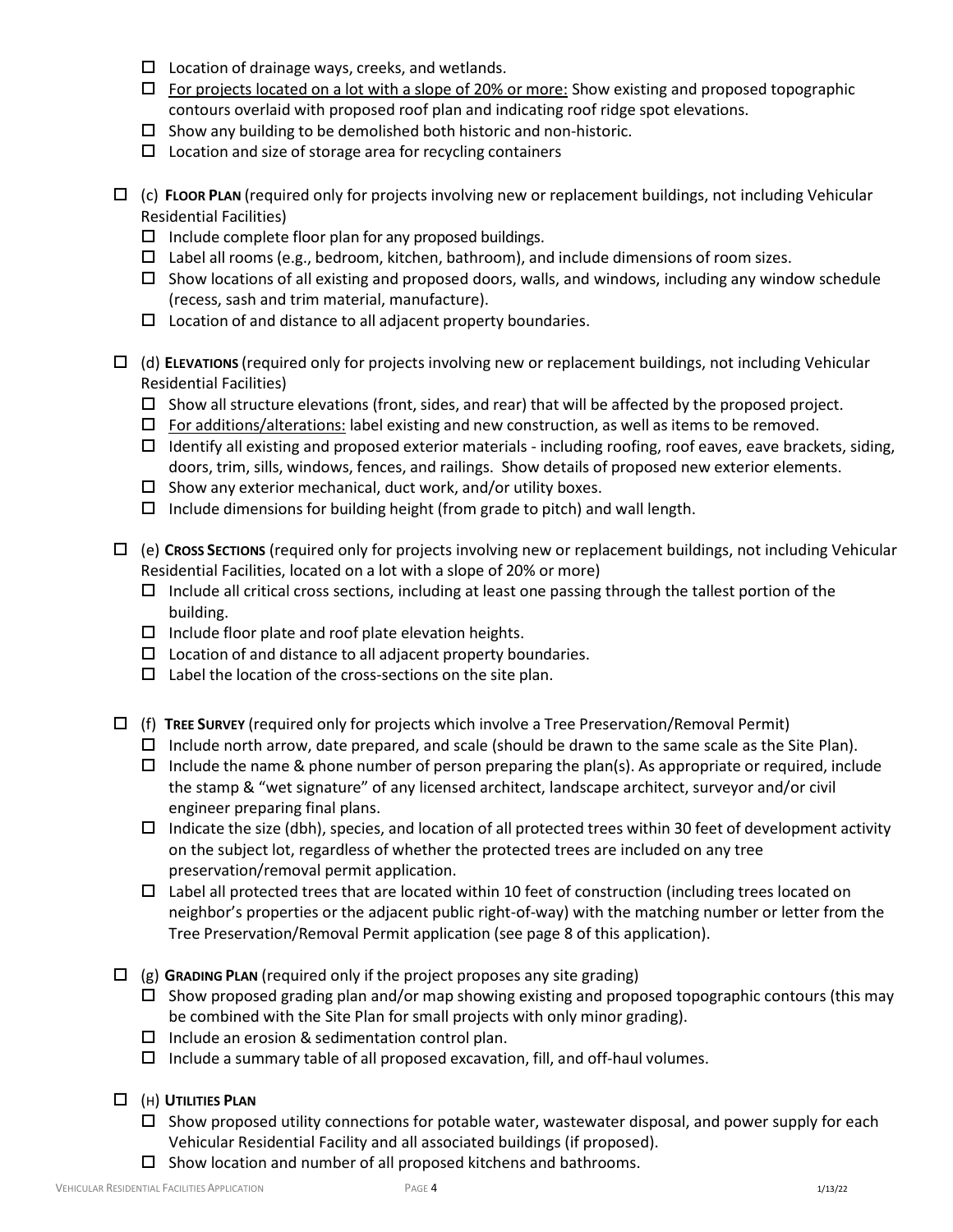Vehicular Residential Facilities may be approved only if the applicant can check "Yes" or "N/A" to EACH of the following, as applicable:

| 1. LOCATION                     |                                                                                                                                                                                                                                                                                                                                                                                                                                                                                                |
|---------------------------------|------------------------------------------------------------------------------------------------------------------------------------------------------------------------------------------------------------------------------------------------------------------------------------------------------------------------------------------------------------------------------------------------------------------------------------------------------------------------------------------------|
| Yes $\Box$ No $\Box$ N/A $\Box$ | The property is in a zone where Vehicular Residential Facilities are allowed.                                                                                                                                                                                                                                                                                                                                                                                                                  |
| 2. SITE DESIGN                  |                                                                                                                                                                                                                                                                                                                                                                                                                                                                                                |
| Yes $\Box$ No $\Box$ N/A $\Box$ | The number of Vehicular Residential Facilities proposed is allowed by the zone in which the site is located.                                                                                                                                                                                                                                                                                                                                                                                   |
| Yes $\Box$ No $\Box$ N/A $\Box$ | Each Vehicular Residential Facility will be located at least six feet from other Vehicular Residential Facilities and<br>from buildings located on the same property or adjacent properties.                                                                                                                                                                                                                                                                                                   |
| Yes $\Box$ No $\Box$ N/A $\Box$ | If located within the normally required front yard setback, the Vehicular Residential Facility will be located on an<br>existing driveway and not extend over the property line or adjacent sidewalk.                                                                                                                                                                                                                                                                                          |
| Yes $\Box$ No $\Box$ N/A $\Box$ | If located in a commercial zone or special district with special site design restrictions for Vehicular Residential<br>Facilities, each Vehicular Residential Facility will be located at least 30 feet from the street or behind a building.<br>(Special site design restrictions are specified within the regulations for each zone.)                                                                                                                                                        |
| Yes $\Box$ No $\Box$ N/A $\Box$ | An all-weather ground surface (e.g., asphalt, concrete, pavers, decomposed granite, gravel) will be installed under<br>each Vehicular Residential Facility and on pedestrian pathways.                                                                                                                                                                                                                                                                                                         |
| Yes $\Box$ No $\Box$ N/A $\Box$ | The project provides the minimum number off-street parking spaces required by the zoning regulations.                                                                                                                                                                                                                                                                                                                                                                                          |
| Yes $\Box$ No $\Box$ N/A $\Box$ | The project is exempt from off-street parking requirements because (check all that apply):<br>$\Box$ The Vehicular Residential Facilities are self-propelled (e.g., motorhomes); and/or<br>$\Box$ The property is located within (a) ½ mile of a public transit stop, (b) an Area of Primary Importance (API) or<br>Area of Secondary Importance (ASI) as defined by the Historic Preservation Element of the General Plan, or (c)<br>one block of a car share parking space.                  |
| 3. HABITABILITY                 |                                                                                                                                                                                                                                                                                                                                                                                                                                                                                                |
| Yes $\Box$ No $\Box$ N/A $\Box$ | Each Vehicular Residential Facility will comply with all applicable State and local habitability and tenantability<br>standards including, but not limited to, standards contained in California Civil Code Section 1941.1 and the<br><b>Oakland Building Maintenance Code.</b>                                                                                                                                                                                                                |
| Yes $\Box$ No $\Box$ N/A $\Box$ | Each Vehicular Residential Facility will contain provisions for living and sleeping and provide adequate heating and<br>lighting.                                                                                                                                                                                                                                                                                                                                                              |
| Yes $\Box$ No $\Box$ N/A $\Box$ | All Vehicular Residential Facility occupants will have 24-hour on-site access to hot and cold potable water, a<br>kitchen, a toilet, bathing facilities, and lavatory sink under the occupants' control.                                                                                                                                                                                                                                                                                       |
| Yes $\Box$ No $\Box$ N/A $\Box$ | For projects subject to State RV park rules (see page 1), potable water, kitchens, toilets, bathing facilities, and<br>lavatory sinks will be provided within each unit.                                                                                                                                                                                                                                                                                                                       |
| Yes $\Box$ No $\Box$ N/A $\Box$ | For projects exempt from State RV park rules (see page 1), potable water, kitchens, toilets, bathing facilities, and<br>lavatory sinks will be provided (check all that apply):<br>$\Box$ Within the Vehicular Residential Facility; and/or<br>□ Outside of the Vehicular Residential Facility with at least one toilet, one bathing facility, and one lavatory sink<br>provided in (check all that apply):<br>$\Box$ An existing on-site building; and/or<br>A nous proposod on atta building |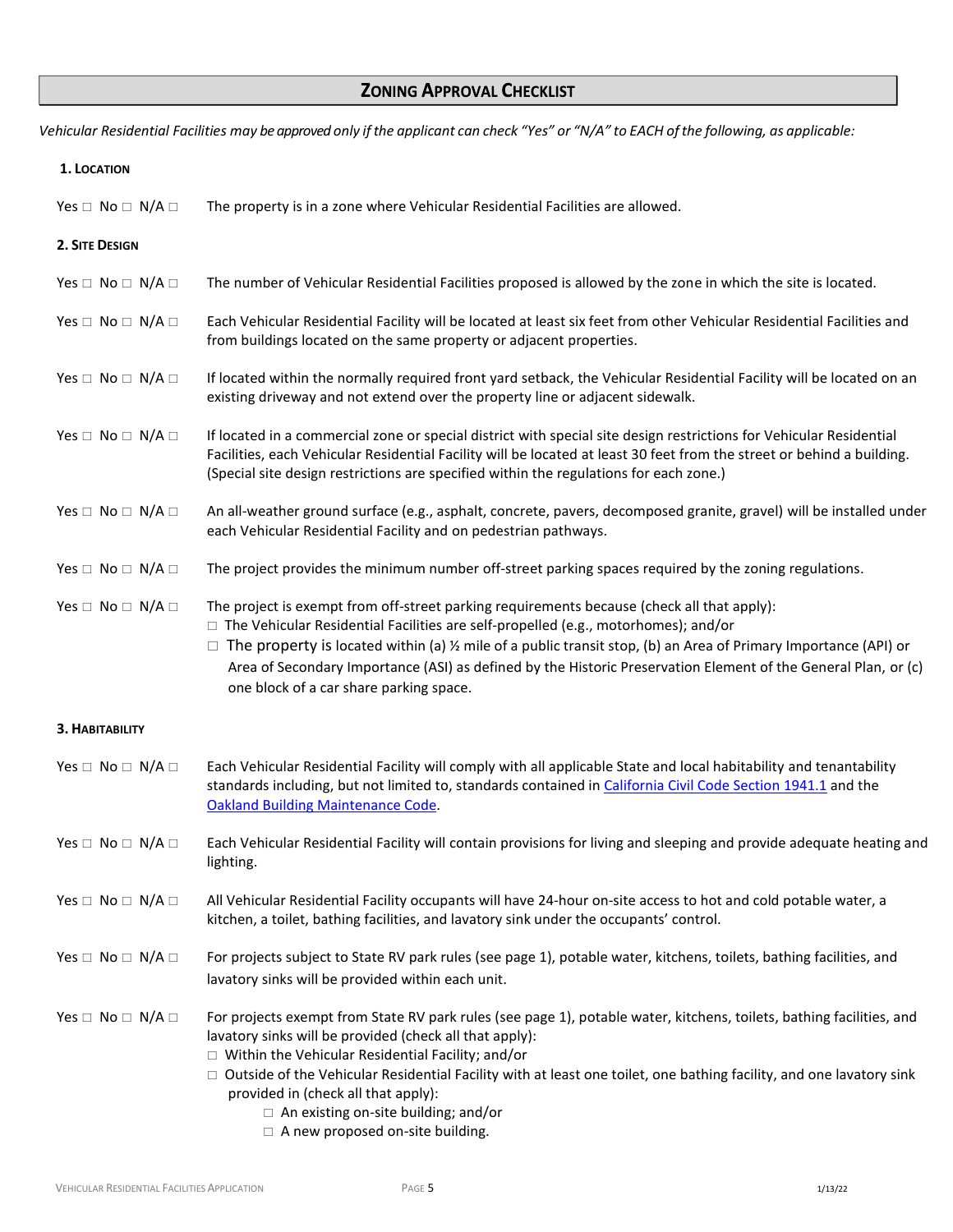#### **4. UTILITY CONNECTIONS**

| Yes $\Box$ No $\Box$ N/A $\Box$ | All plumbing facilities contained within Vehicular Residential Facilities and elsewhere on the property are |
|---------------------------------|-------------------------------------------------------------------------------------------------------------|
|                                 | connected to the public water supply system.                                                                |

#### Yes  $\Box$  No  $\Box$  N/A  $\Box$  All plumbing facilities contained within Vehicular Residential Facilities and elsewhere on the property are connected to the public sewer system.

#### Yes  $\Box$  No  $\Box$  N/A  $\Box$  If a graywater discharge system is proposed for landscape irrigation, only bathtubs, showers, bathroom sinks, or laundry washing machines are connected, not toilets, kitchen sinks, or dishwashers, pursuant to State and City regulations.

#### Yes  $\Box$  No  $\Box$  N/A  $\Box$  Adequate power is provided to the property and Vehicular Residential Facilities to meet the energy demand of each unit and all connected loads at all times. The following type(s) of power will be provided (check all that apply):

- Grid power;
- □ On-site solar power;
- □ On-site wind power;
- $\Box$  On-site propane tank(s); and/or
- $\Box$  Other power source:  $\Box$

#### **5. HEALTH AND SAFETY**

| Yes $\square$ No $\square$ N/A $\square$ | Each Vehicular Residential Facility will comply with the following health and safety standards contained in State<br>law (Health and Safety Code Section 18027.3) (check all that apply):                                                                                                                                                                     |  |  |  |  |
|------------------------------------------|---------------------------------------------------------------------------------------------------------------------------------------------------------------------------------------------------------------------------------------------------------------------------------------------------------------------------------------------------------------|--|--|--|--|
|                                          | $\Box$ Units manufactured before July 14, 2005: American National Standards Institute (ANSI) A119.2 standards;<br>$\Box$ Units manufactured on or after July 14, 2005: National Fire Protection Association (NFPA) 1192 standards;<br>and/or                                                                                                                  |  |  |  |  |
|                                          | □ Units manufactured as "park trailers" under State law: American National Standards Institute (ANSI) A119.5<br>standards.                                                                                                                                                                                                                                    |  |  |  |  |
| Yes $\square$ No $\square$ N/A $\square$ | Each Vehicular Residential Facility will bear a label or insignia certifying compliance with the above applicable<br>health and safety standards. The source of the label or insignia will be (check all that apply):                                                                                                                                         |  |  |  |  |
|                                          | $\Box$ Vehicular Residential Facility originally constructed in a certified factory and purchased from a dealer or on the<br>re-sale market; and/or                                                                                                                                                                                                           |  |  |  |  |
|                                          | $\Box$ Vehicular Residential Facility constructed outside of a certified factory and certified by the following third-party<br>certifier: when the control of the control of the control of the control of the control of the control of the control of the control of the control of the control of the control of the control of the control of the control |  |  |  |  |
| Yes $\Box$ No $\Box$ N/A $\Box$          | All heating and liquid propane gas storage and delivery systems will be maintained in accordance with<br>manufacturer's requirements.                                                                                                                                                                                                                         |  |  |  |  |
| Yes $\Box$ No $\Box$ N/A $\Box$          | The sleeping areas and hallways of each Vehicular Residential Facility will contain smoke detectors.                                                                                                                                                                                                                                                          |  |  |  |  |
| Yes $\square$ No $\square$ N/A $\square$ | Street address number(s) visible from the street will be posted to identify the property address(es).                                                                                                                                                                                                                                                         |  |  |  |  |
| <b>5. SANITATION</b>                     |                                                                                                                                                                                                                                                                                                                                                               |  |  |  |  |
| Yes $\square$ No $\square$ N/A $\square$ | Adequate refuse service will be provided.                                                                                                                                                                                                                                                                                                                     |  |  |  |  |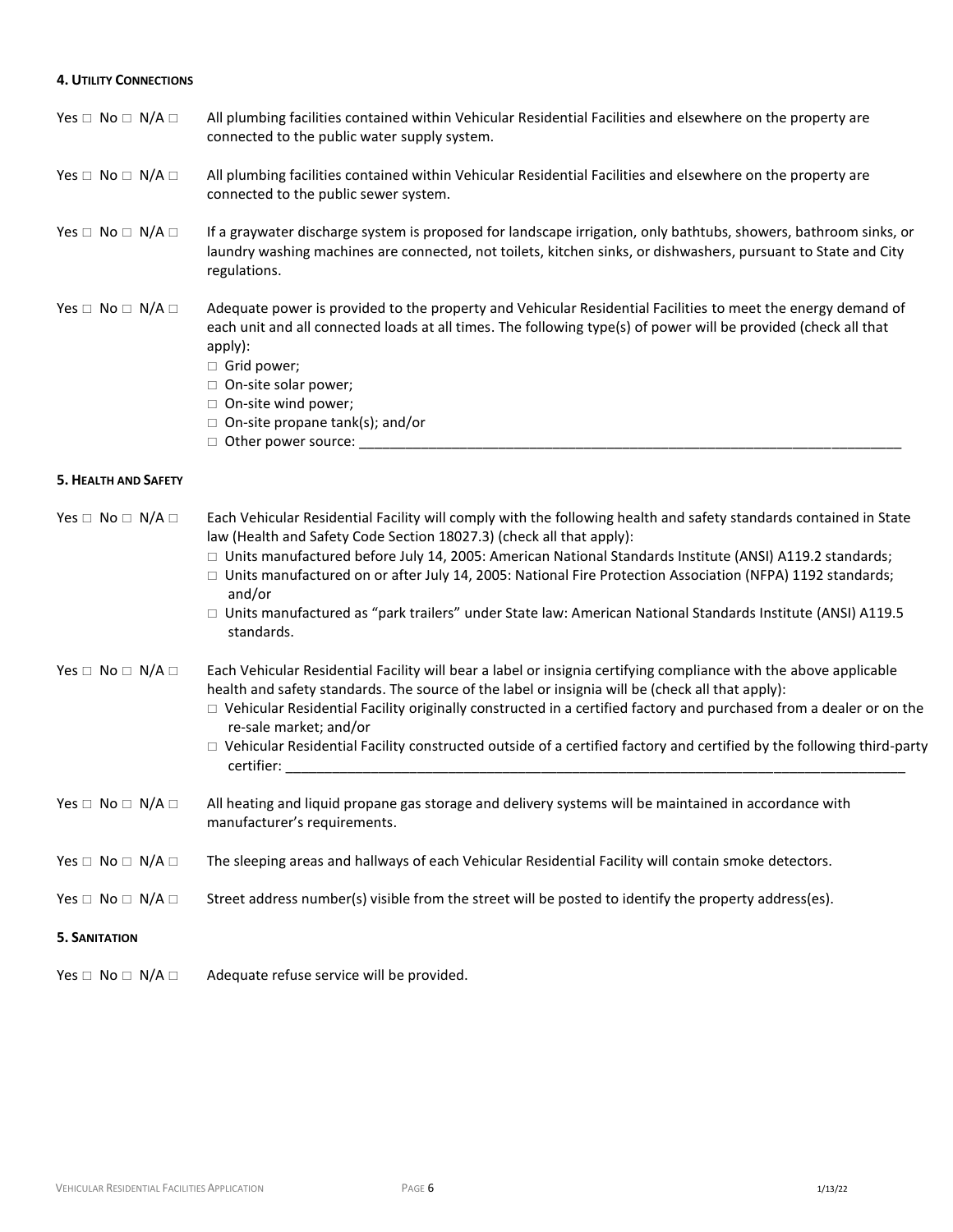# **RENTAL OF VEHICULAR RESIDENTIAL FACILITIES**

If the Owner intends on offering Vehicular Residential Facilities for rent or lease, it is the Owner's obligation to know and comply with all applicable state and local laws, including Oakland's Rent Adjustment Ordinance (OMC 8.22.010 et seq.), Just Cause for Eviction Ordinance (OMC 8.22.300 et seq.), and Tenant Protection Ordinance (OMC 8.22.600 et seq.). The Rent Adjustment Ordinance applies whether rent is paid for the recreational vehicle and the lot upon which it is located, or rent is paid for the lot alone. More information about the Rent Adjustment Program can be found at[: https://www.oaklandca.gov/topics/rent-adjustment-program](https://www.oaklandca.gov/topics/rent-adjustment-program)

*The following section must be completed by the Owner and may not be completed by an Agent.*

### **I, THE OWNER, ATTEST THAT:** *(initial next to each line)*

**\_\_\_\_** I understand that if rent is collected for the use or occupancy of a Vehicular Residential Facility, the agreement for rent or lease is subject to the Rent Adjustment Ordinance and other laws governing tenancies in Oakland.



- **\_\_\_\_** I understand that residential rentals in Oakland are strictly regulated and that it is my obligation to know and comply with all relevant laws. I understand that information is available through Oakland's Rent Adjustment Program and that the City strongly recommends reviewing RAP's Property Owner Information Packet prior to renting or leasing.
- **\_\_\_\_** I acknowledge that an annual Rent Adjustment Program fee is due for every Vehicular Residential Facility that is rented or offered for rent (OMC 8.22.500).

**\_\_\_\_** I understand that short-term rentals of Vehicular Residential Facilities are prohibited (OPC 17.103.050).

Date **Date** Owner Signature

\_\_\_\_\_\_\_\_\_\_\_\_ \_\_\_\_\_\_\_\_\_\_\_\_\_\_\_\_\_\_\_\_\_\_\_\_\_\_\_\_\_\_\_\_\_\_\_\_\_\_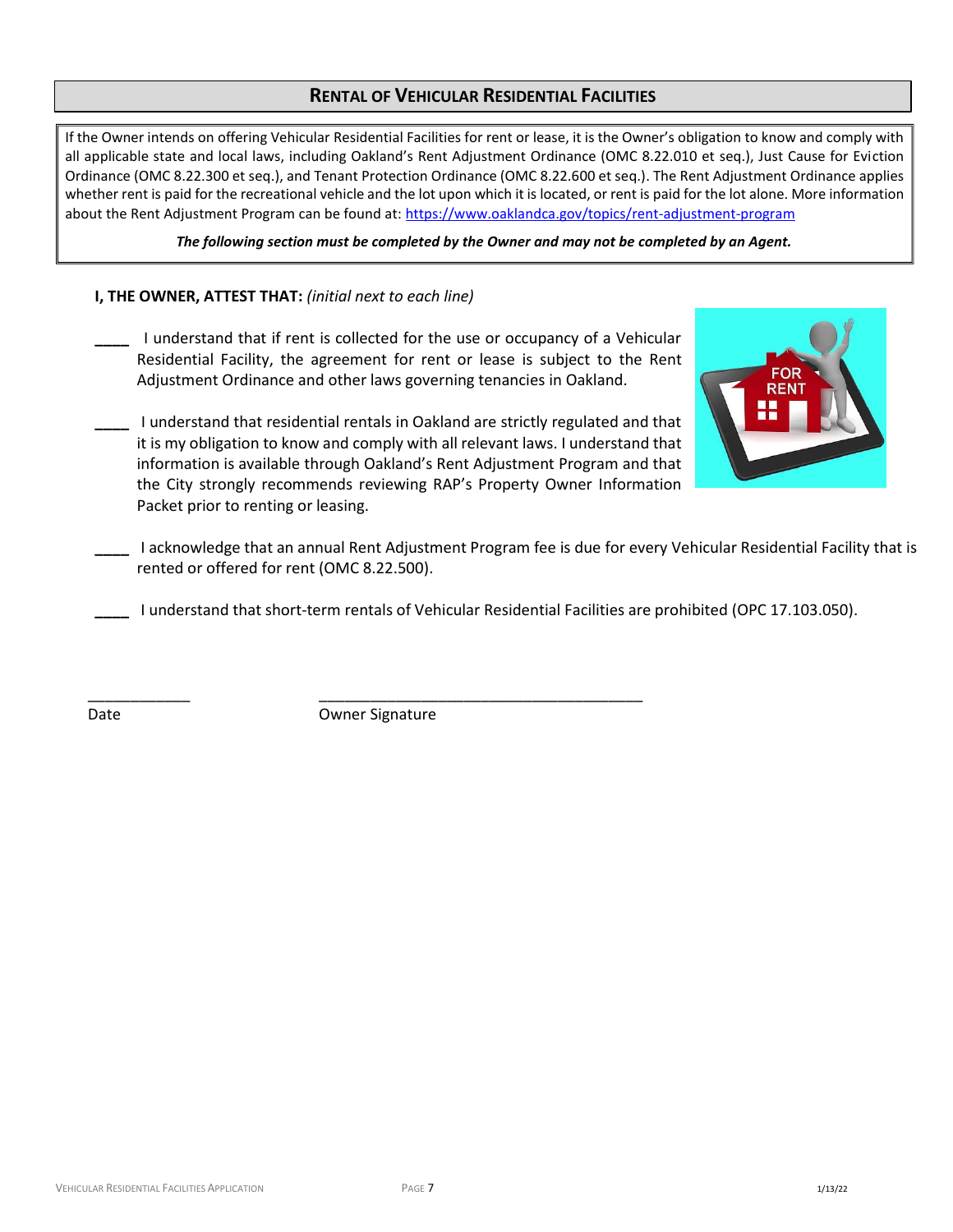## **TREE PRESERVATION ORDINANCE**

Pursuant to the Tree Preservation Ordinance (§12.36 O.M.C.) a Tree Preservation/Removal Permit is required for any proposed construction activity within 10 feet of a Protected Tree, even if such trees are not being removed or if they are located on a neighbor's property or in the public right-of-way (e.g., sidewalk).

#### **The following are "Protected Trees" under the Tree Preservation Ordinance:**

- a. Any Coast Live Oak tree that is larger than 4 inches in diameter at breast height (dbh)
- b. Any tree (except Eucalyptus or Monterey Pine) that is larger than 9 inches dbh\*
- c. Any tree of any size located in the public right-of-way (including street trees)

#### **I, THE APPLICANT/OWNER, ATTEST THAT:** *(check one)*

- $\Box$  (1) There are <u>no</u> existing Protected Trees anywhere on the subject property or within 10 feet of the proposed construction activities (including neighbor's properties or the adjacent public right-of-way).
- $\Box$  (2) There are Protected Trees on the subject property or within 10 feet of the proposed construction activities, and their location is indicated on the site plan and landscape plan **and** *(check one)*;
	- (a) No Protected Trees are to be removed *and* No construction activity will occur within 10 feet of any Protected Tree.
	- (b) No Protected Trees are to be removed *and* Construction activity will occur within 10 feet of any Protected Tree.
	- $\Box$  (c) Protected Trees will be removed.

If you checked (2b) or (2c), a Tree Preservation/Removal Permit is required. Please complete the section below.

**DESCRIPTION OF TREES:** (Identification numbers and letters must be consistent with the Tree Survey – See submittal requirements.)

| <b>Trees proposed for removal</b> |         |      | Trees not proposed for removal but<br>located within 10 feet of Construction Activity |                |      |
|-----------------------------------|---------|------|---------------------------------------------------------------------------------------|----------------|------|
| $\bf{H}$                          | Species | dbh* | #                                                                                     | <b>Species</b> | dbh* |
|                                   |         |      | Α                                                                                     |                |      |
|                                   |         |      | B                                                                                     |                |      |
|                                   |         |      | r                                                                                     |                |      |
|                                   |         |      | D                                                                                     |                |      |
|                                   |         |      |                                                                                       |                |      |

Reason(s) for removal/impacting of trees:

*\* dbh: "diameter at breast height" is determined by measuring the trunk at 4'-6" from the ground. Multi-trunked trees are measured by combining the diameters of all trunks at 4'-6" from the ground.*